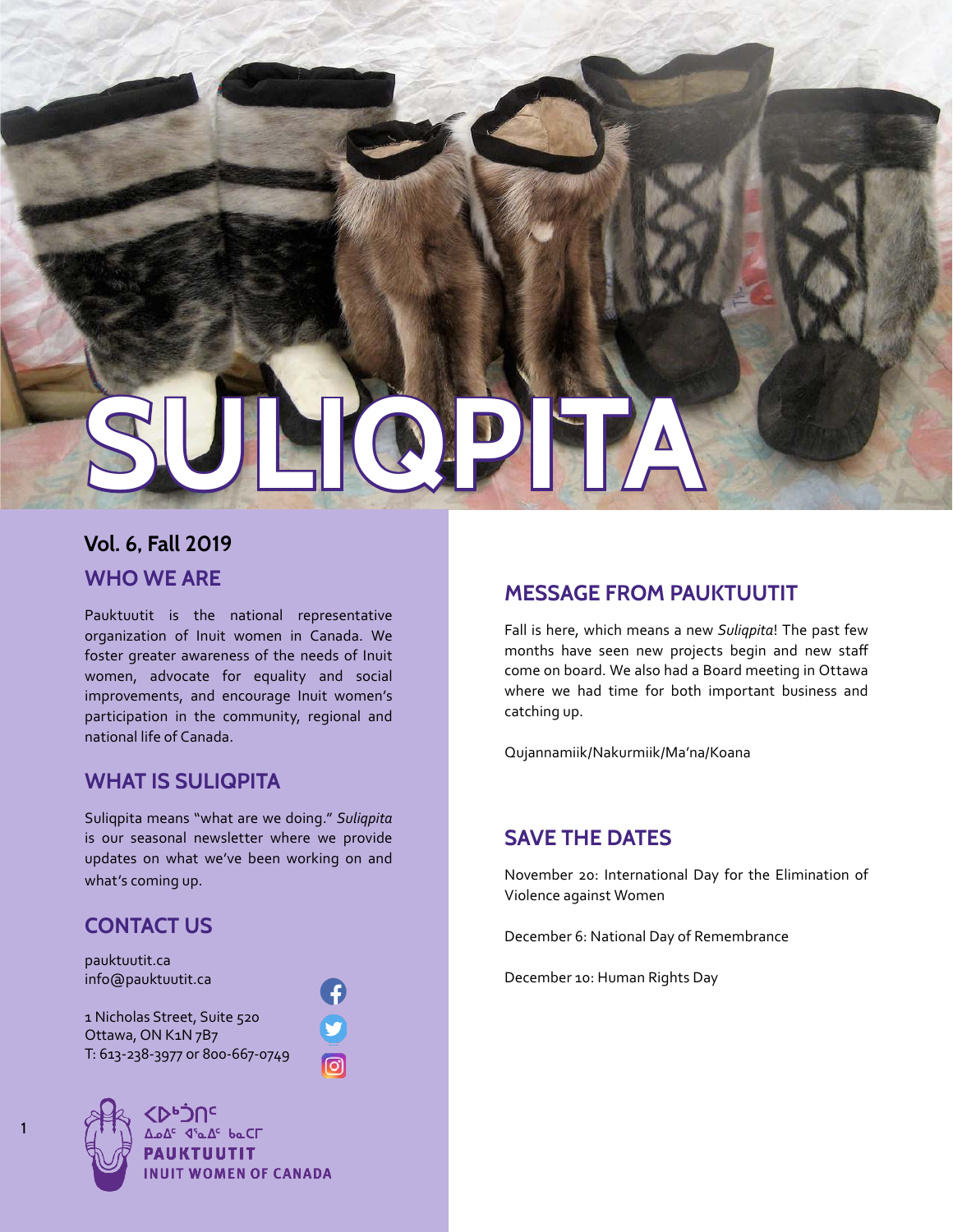## **Updates from Rebecca**

After an array of spring travel, summer was a slower period of time. One of the biggest events was the ITK Board meeting and Annual General Meeting. Due to family matters, I couldn't attend, but sent my president's report to the Board of Directors, and our Political Advisor to the Executive, Rose Mary Cooper, was in attendance. Various important topics were discussed, including suicide prevention, the new Inuit health survey, and the implementation of the National Inquiry's Calls to Justice.

October saw a Pauktuutit Board of Directors meeting that I could not attend due to family matters. However, our vice-president, Anne Curley, chaired the two-day meeting in my place. We discussed many of Pauktuutit's priority areas, including:

- implementing our Memorandum of Understanding (MOU) with the Government of Canada in four priority areas: health and well-being, violence and abuse prevention, poverty reduction, and an Inuit-specific gender-based analysis;
- our MOU with ITK intended to strengthen our partnership and better coordinate efforts to advance the well-being of all Inuit, including in the creation of the MMIWG National Action Plan and participation on working groups;
- fulfilling our work on the National Inquiry's Calls to Justice, including work as part of the MMIWG Commemoration Fund and research on police response to violence against Inuit women;
- the awarding of recent funding as part of the Conversations on Gender Equality with Young Canadians Initiative to work with young Indigenous people across Canada and engage them on gender equality; and
- updates on the Pauktuutit history project.

I would also like to congratulate Prime Minister Justin and the Liberal Party of Canada upon their re-election. We look forward to continuing our partnerships with the Prime Minister and his new Cabinet. I would also like to congratulate Mumilaaq Qaqqaq from my community of Baker Lake on her election to MP of Nunavut. She is an inspirational young woman and we are excited to see her represent Nunavut in Parliament.

### $14620$

*Rebecca Kudloo, President*



*Right: President Kudloo with Nunavut MP Mumilaaq Qaqqaq in Baker Lake*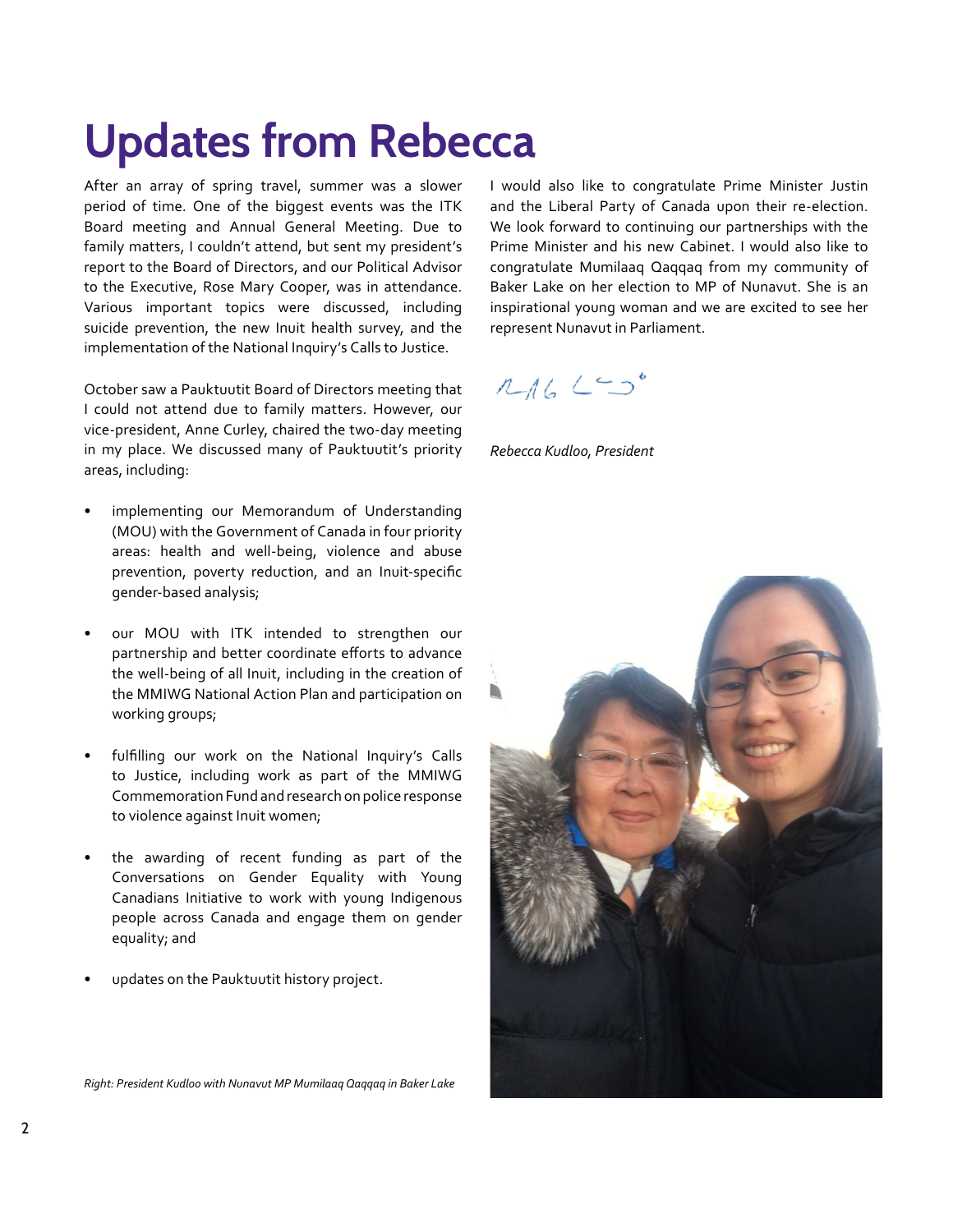# **Health**

The health team has been travelling a lot! We presented on our project *Inuusinni Aqqusaaqtara – My Journey*, the Inuit Cancer Project at the World Indigenous Cancer Conference in Calgary, the International Psycho-Social Oncology Symposium in Banff, and the Inuit Studies Conference in Montreal. This project is generously funded and supported by the Canadian Cancer Society. Two new e-learning modules will soon complement the existing suite of Inuit-specific cancer resources available for patients and their families, and health care providers. The health team is also collecting stories from folks across Inuit Nunangat that have used our resources or have a cancer story they want to share. Please email dlabrash@pauktuutit.ca for more information.

We held a meeting of the National Inuit Sexual Health Network alongside the HIV/STI World Congress in Vancouver in July. Pauktuutit is excited to continue enhancing the Network with funding from Indigenous Services Canada and to continue implementing *Tavva: The National Inuit Sexual Health Strategy*. The



Network is currently working on developing indicators for Inuit sexual health.

Additionally, the four-year research project, *Adapting the Community Readiness Model (CRM) for HIV/AIDS Prevention, Education and Screening with Inuit Communities Developing Strategies for HIV Prevention with Community Input & Collaboration* launched the *Adapted Community Readiness Model (CRM) Questions for HIV/AIDS Prevention, Education and Screening with Inuit Communities* on October 10. It can be viewed on Pauktuutit's website.

Pauktuutit is also working closely with Indigenous Services Canada in response to calls for progress on a distinct, Inuit-specific needs assessment to understand informed consent and the impact of coerced sterilization on Inuit communities in the context of Indigenous women's reproductive health rights. Pauktuutit is hosting information sessions in communities across Inuit Nunangat and has so far visited Iqaluit, Rankin Inlet, Arviat, and Inuvik, with upcoming visits to Kuujjuaq, Nain and Cambridge Bay. If you want to talk about this topic or its impact in your community, please contact Rebecca Jones at rjones@pauktuutit.ca

Left: the members of the National Inuit Sexual Health Network at the HIV/STI World *Congress in Vancouver*

#### **On the Horizon**

We have received funding through Health Canada's Substance Use and Addictions Program for a project entitled, *Cannabis in Our Communities: A Focus on Inuit Youth and Maternal Health and Well-Being*. This three-year project seeks to assess knowledge, attitudes and behaviours in Inuit communities around cannabis and raise awareness of the effects and potential impacts of cannabis.

We are also continuing work on the *CheckUp Project*. In partnership with the University of Saskatchewan and funded by the Canadian Institutes of Health Research, Pauktuutit is scaling up and enhancing Nunavik's campaign launched by the Nunavik

Regional Board of Health and Social Services, that uses social marketing and social media to influence the social norms around screening and the normalization of testing for STBBIs. Follow the Facebook page for posts, memes and to see our youth retreats!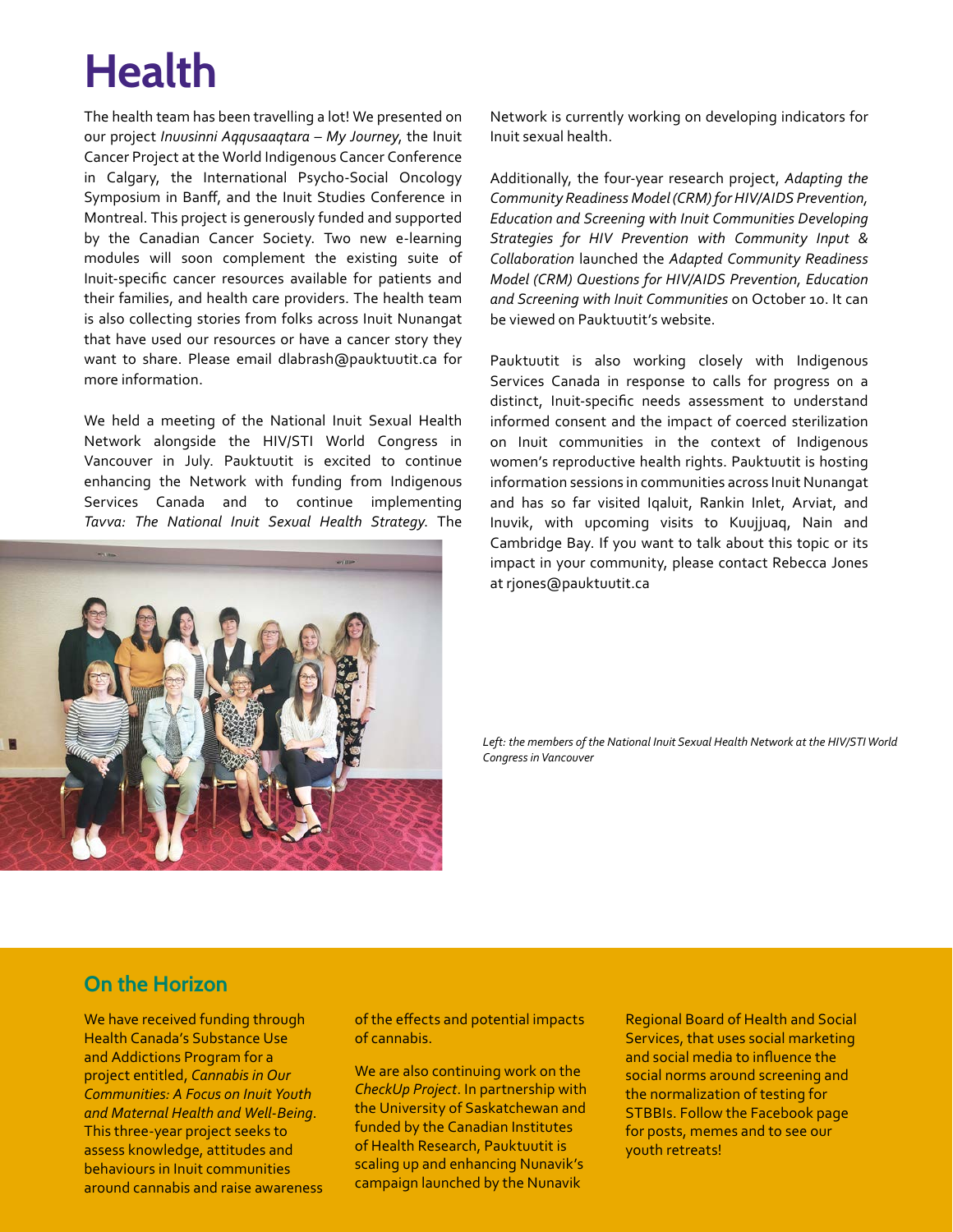## **Violence and Abuse Prevention**

As part of our *Pilimmaksarniq – Engaging Men and Boys in Reducing Violence Against Women and Girls* project, we are currently collaborating with the community role models nominated this past spring to learn about their own journey and approaches to creating healthy relationships with others and themselves. Through these exchanges we will develop a campaign to foster awareness about healthy relationships and leading a life free of violence.

Our Access to Justice project, in partnership with the Law Society of Nunavut, focuses on understanding the experience of Nunavummiut with the *Family Abuse Intervention Act* (FAIA). The project has three parts: (1) collaboration with Nunavummiut and hearing of their experiences, (2) validating and understanding all the information, and (3) developing an awareness campaign. This fall we are beginning to travel to communities across Nunavut to learn from communities, women survivors of intimate partner violence and service providers.

We are happy to share that we will be launching our *Believe-Ask-Connect* project titled *Sivummuatsiarniq: An Urban Resource Guide for Inuit Women*. This project includes three resources designed to support Inuit women when moving to Canadian urban centres. One offers information about services available in six Canadian cities and includes helpful strategies to navigate a new city, stay safe, and helpful reminders about individual rights. This resource is being sent to all communities across Inuit Nunangat with the help of First Air, Calm Air, Canadian North and Air Borealis. The second resource is designed for *qallunaat* (non-Inuit) service providers to increase their cultural competency when working with Inuit; all services listed in the women's resources will be receiving copies, including additional services, such as hospitals. The final resource is an online interactive map that includes all the listed services from the resource guide. It is now available on our website, along with the two other resources as printable PDFs.

*Our Sivummuatsiarniq resource for Inuit women is available in English and two dialects of Inuktitut. We also have information for service providers in French and English. Check out our website to view all of the resoruces!*

#### **On the Horizon**

*Pilimmaksarniq– Engaging Men and Boys in Reducing Violence Against Women and Girls* has been a three-year project. This year is the third and final year and we have begun planning a face-to-face engagement session that will take place at the end of the year to share and identify key lessons and pathways forward.